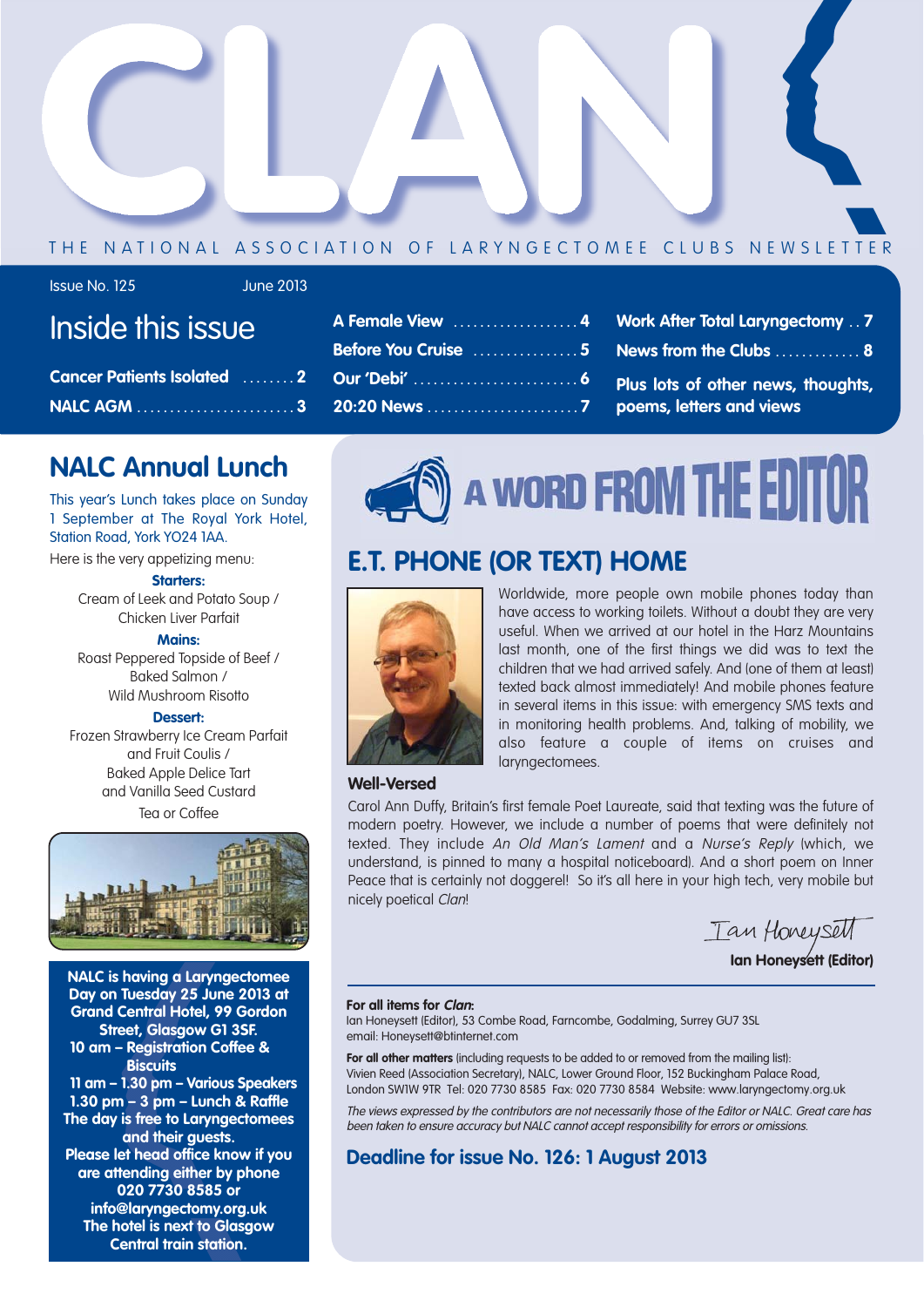### **Hair Today, Gone Tomorrow**

Unlike Kathleen, my darling wife, who travels some 25 miles to and from Edinburgh to get her teeth, hair, feet etc serviced, I resolutely drive the six miles to our nearest town – Kinross. A new Unisex Hair Salon has recently opened and, as I was (according to Kathleen) looking a bit tousled and shaggy, I thought I'd give it a go.

A charming young lady, Nicky, sat me down in front of the mirror and as she prepared to tuck that protective rubber towel thing around my neck, I thought I should explain that I am a neck breather... "and I breathe through a stoma".

"Ah!" replied Nicky, "my dad's got one of those... he pees through his!"

Poor chap was not another Lary contact but a victim of cancer of the bladder. A

stoma of the stomach, one might say. Through his daughter, l've made contact and look forward to my next 'short back and sides'.

And, on the subject of stomas, how about this reflection on Bedtime stories for the

grand-children?

(Photo care of Jackie Macadam, Features Writer, Life and Work, Church of Scotland)

My grandpa's a silly old goat; He breathes through a hole in his throat. His voice is so deep It lulls me to sleep And off into Dreamland I float!

> Rev. Clifford Hughes, MA, Cert Ed, BD and best of all, FRCSLT!

### **New Report Reveals One in Four Cancer Patients in Plymouth Faces Isolation**

This article was published in the Plymouth Herald on Saturday, 16 February 2013 by Sophie Taylor, Health Reporter:

A new report by a national charity has found that one in four cancer patients in the city faces isolation.

A quarter of the 1,300 newly diagnosed cancer patients in Plymouth – an estimated 300 patients each year – lack support from family and friends during their treatment and recovery, according to new research published by Macmillan Cancer Support.

Of these, an estimated 100 people in the city each year will receive no help whatsoever, facing cancer completely alone, the charity said.

The Facing the Fight Alone report, which looks at the number, profile and experiences of isolated people living with cancer across the UK, found that the detrimental effects of isolation on the lives of people living with cancer are far-reaching.

More than half of isolated patients have skipped meals or not eaten properly due to a lack of support at home.

More than one in four have not been able to wash themselves properly, while three in five have been unable to do household chores, the report found.

Family members and friends living too far away, having other commitments or patients just having no-one to turn to are the most common reasons patients lack support.

David Crosby, General Manager of Macmillan Cancer Support in the South West, said: "This research shows that isolation can have a truly shattering impact on people living with cancer.

"Patients are going hungry, missing medical appointments and even deciding to reject treatment altogether which could be putting their lives at risk – all because of a lack of support.

"But these figures are just the tip of the iceberg. As the number of people living with cancer is set to double from two to four million by 2030, isolation will become an increasing problem and we need to address this now.

"That's why we are launching a new campaign to help tackle this crisis and to ensure that, in future, no-one faces cancer alone."

Macmillan Cancer Support is calling on health professionals to adopt the recommendations in the Facing the Fight Alone report.

Note by the Editor: I left the following comment on the this is Plymouth website: "I help to run a Cancer Support Group. The biggest problem we face is that of confidentiality. We are unable to help anyone unless we know who they are and what their needs are. But we are not allowed to be told for reasons of confidentiality!"

### **Annual Lunch**

We featured some photos of the NALC Lunch in the previous issue but had no account of how it went. Well, now we have – thanks to Kerry from NALC who writes: "Our annual lunch last September was held at the Blackpool Hilton. Although the weather was pretty grim, it didn't stop everyone having a super time. As well as catching the tram along the promenade to see the Blackpool illuminations, many of us visited the Blackpool Tower and watched the dancers, enjoying a foxtrot or waltz around its famous ballroom. It was such an enchanting sight and along with the delicious lunch we enjoyed on the Sunday was certainly a highlight for me. Although the lunch wasn't as greatly attended as we had hoped, I think everyone had a good time, catching up with friends, old and new, over a glass or two of wine.

We are hoping to make the city of York our destination for the annual lunch this year and I would urge all of you to make a super effort to attend. I understand that the travelling can be a little difficult sometimes but it is really worth the while to attend this yearly event as we all have such a fun time."

### **Guess What?**

On a special Teacher's Day, a kindergarten teacher was receiving gifts from her pupils. The florist's son handed her a gift. She shook it, held it over her head, and said, "I bet I know what it is... some flowers." "That's right!" said the boy. "But how did you know?" "Just a wild guess," she said. The next pupil was the candy store owner's daughter. The teacher held her gift overhead, shook it, and said, "I bet I can guess what it is... a box of candy."

"That's right! But how did you know?" asked the girl. "Just a lucky guess," said the teacher. The next gift was from the liquor store owner's son. The teacher held it over her head but it was leaking. She touched a drop of the leakage with her finger and tasted it. "Is it wine?" she asked. "No," the boy replied. The teacher repeated the process, touching another drop of the leakage to her tongue. "Is it champagne?" she asked. "No," the boy replied. The teacher then said, "I give up, what is it?" The boy replied, "A puppy!"

Still Talking, NSW Newsletter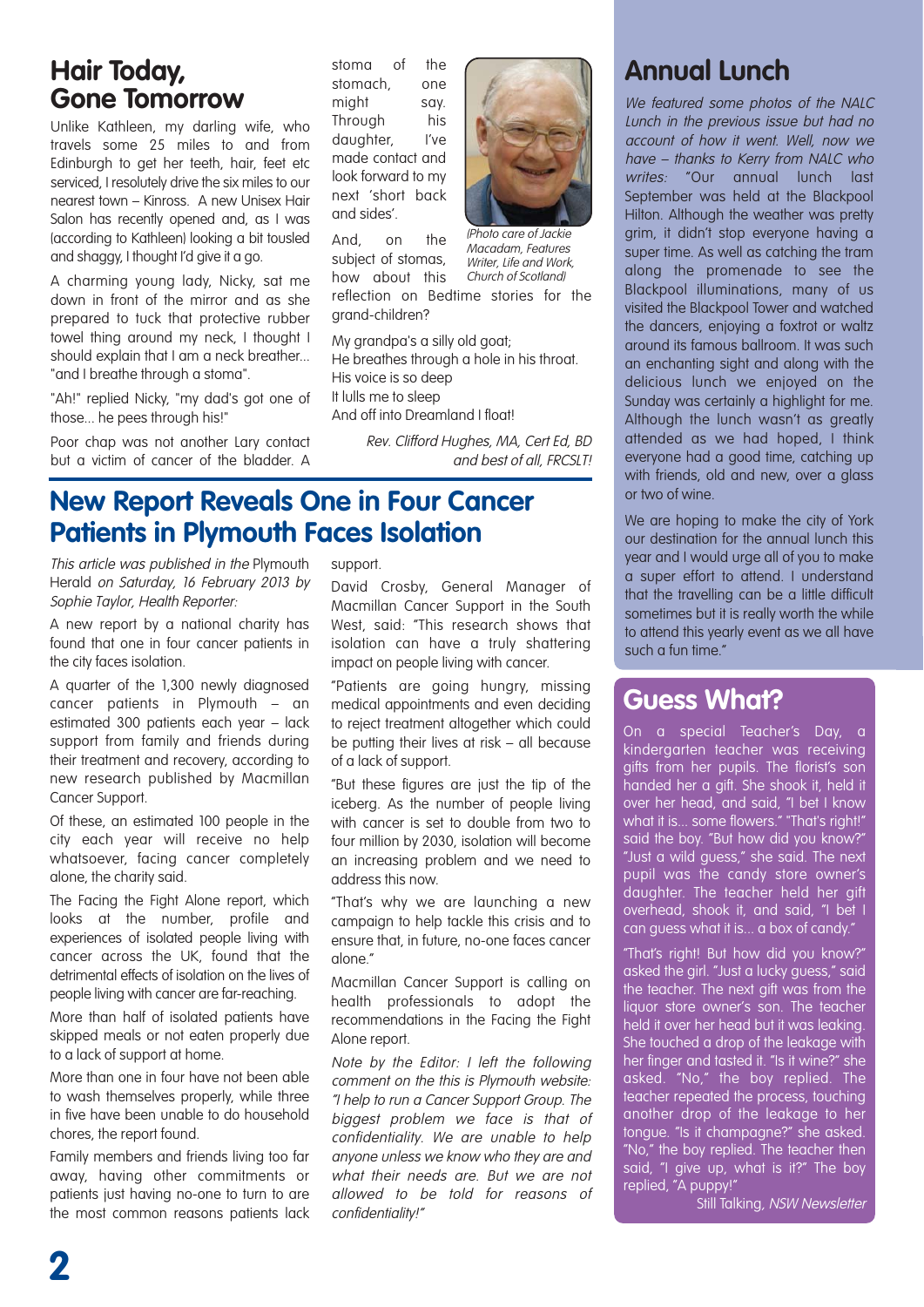### **The NALC AGM: 20 MAY 2013**

This year's NALC AGM was held at St Peter's Eaton Sauare Church – described by The Times as "one of the most beautiful churches in London." A total of 31 Laryngectomee Club members attended. A great lunch was provided by Vivien and Kerry (and Kerry's Mum) and other helpers! Unfortunately, Ian Honeysett (CLAN Editor) was unable to attend and so he is extremely grateful to Andy Gage (new NALC Vice-President) for this article.

#### **President's Report by Ivor Smith: Requests keep coming…**

Ivor was pleased to announce that requests from Hospitals and other Clinical Institutions for NALC Presentations continue to come in at quite a pace, with Northern Ireland showing a particular interest. Many enquirers also request to visit a local laryngectomee Club in their area, to find out more about laryngectomee issues, and how the Club is helping to improve the lives of its members.

Ivor then thanked all the current NALC Officers for all their hard work throughout the past year, including Alex McGuiggan, our Honorary Treasurer, Malcolm Babb, Tony Smith and Bert Culling, our Vice Presidents, and also Ian Honeysett, our tireless CLAN Newsletter Editor, who has now been contributing his publishing and editing expertise for over 30 years!

The 'Thank-Yous' certainly wouldn't be complete without a big vote of appreciation for all the hard work of our Secretary, Vivien Reed, and Kerry, her Assistant in the NALC London office. Meanwhile, Ivor confirmed that he was stepping down as President for this new term (but certainly not leaving the Committee – see 'Election Results' below)…

#### **Secretary's Report by Vivien Reed: Lots going on …**

Vivien reported lots of interest in NALC's Powerpoint Presentations around the country; also NALC's literature and free DVDs are being well received. And – relatively new – is the NALC Video (You-Tube) channel, and the new Website of course (which currently attracts over 100 visits a week).

Work involving NALC becoming part of a new Constitution, following guidelines from the Charity Commission, is one of the key items on this year's Agenda. This will give us more protection as a Charity, and other benefits, but will not in any way affect the aims of NALC.

Meanwhile, other well-deserved 'Thanks' went to Ethel Culling and Jean Fraser, who, amongst other things, have dedicated so much of their time to providing extremely valuable information to individual laryngectomees and institutions on the Government's new Benefits system, which is impacting many people's lives at present. Without Ethel and Jean's hard work, many people would not know where to go to get essential information on their rights.

Thanks were also expressed again to Ian Honeysett, our CLAN Editor and Producer, and also Andy Gage, who worked on the content copy – and helped in the setting  $up$  – of our new NALC Website. Andy continues to write, edit and update the site.

And – last but by no means least – heartfelt thanks to Bert Culling, who is 'semi-retiring' from NALC's Committee, after many years of hard work and great service. But with his vast experience of laryngectomee issues, and endless trips around the UK spreading the NALC word, Bert has agreed to still be 'on-hand' for various presentations and visits where possible.

#### **New Committee Election Results for 2013**

Following voting papers being sent out in March, and seconding taking place at the last General Meeting, the following members were voted on to the Committee of Officers:

Malcolm Babb is now our new President, Alex McGuiggan was re-elected as our Honorary Treasurer, Ivor Smith becomes a Vice President, Tony Smith (no



relation!) is also re-elected as a Vice President (his fourth year) and Andy Gage becomes a new Vice President, as well as continuing as Webmaster.

#### **New President, Malcolm Babb's, Report: an Exciting Year ahead…**

Our new President, Malcolm Babb (who was a Vice President last year) has been involved with many laryngectomee causes and programmes over the past years, and is currently representing NALC at a variety of National Groups – increasing the awareness of laryngectomee issues, and being involved with various Cancer Charities and research initiatives in the NCIN group, which looks into details collected from various hospitals. NALC is also leading the way in supporting H&N research and improving treatments, and is well respected in the medical profession.

#### **Honorary Treasurer, Alex McGuiggan's, Report**

Next up, Alex McGuiggan reported on NALC's finances for the year, which can be found in the NALC Annual Report 2012. Alex continues as a Maths and IT Lecturer, also as a NICaN Board Member, involving attending meetings with the Department of Health, discussing priorities for the future of cancer care and prevention. This is as well as regularly presenting NALC's Education Programme to University of Ulster, and Canterbury Christ Church students, and trainee paramedics in the Ambulance Service in N. Ireland.

#### **Vice President, Tony Smith's, and Bert Culling's, work…**

Tony Smith has recently been involved in giving talks at Charing Cross Hospital, also Mount Vernon, and at UCLH – talking to patients, SLTs and clinicians about the effects of laryngectomy, and understanding laryngectomees' issues and needs. Tony also attends monthly meetings with a London Head & Neck Group, helping to find ways of halting Head & Neck cancers, speaking with surgeons and clinicians, and is involved with a Mouth Cancer Awareness Event, later in the year.

Bert Culling, although retiring from NALC's executive team, is still committed to the cause, and particularly the work he does in his own region, especially the educational programme. Last year he made 18 trips around the country, and around a dozen educational presentations to the Ambulance Service, and at nursing seminars and training sessions. To conclude, Bert thanked everyone for all the support he'd received over the years.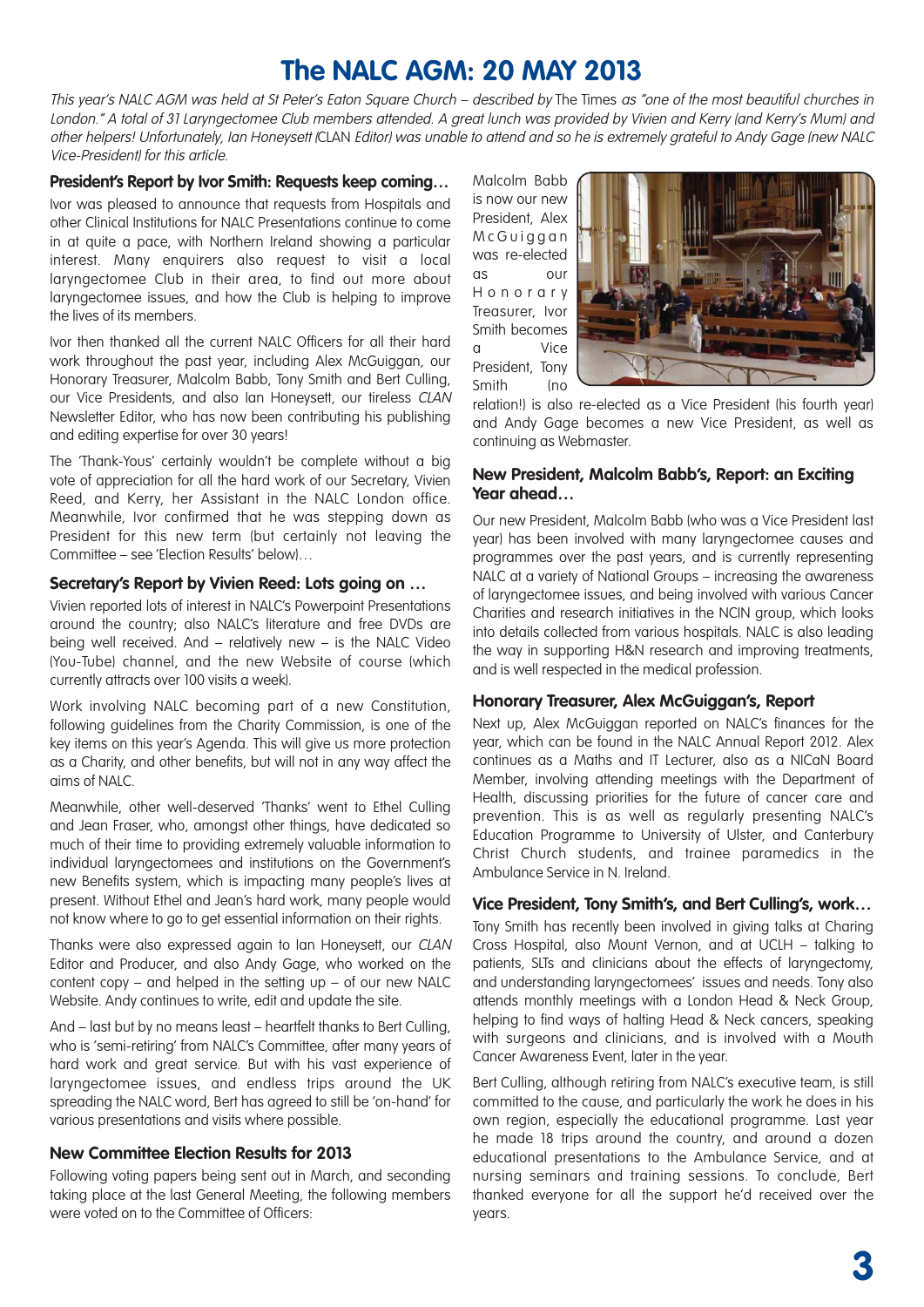### **A Female View from Down Under An Old Man**

Hello there, I'm Patricia Harper from notso-sunny Brisbane, one of only a few female laryngectomee members of LANSW. I have been a laryngectomee for more than 12 years now and have noted over the years that women are very much in the minority when it comes to our condition. So I am here to contribute my thoughts on a few general aspects of daily life with no voice.

Hopefully my musings may be of some help to new members, both male and female, and also to longer-term laryngectomees. It's so easy to get into a routine and mindset that prevent us from embracing new ideas, or even forgetting helpful advice over the years. I recently revisited some websites and found some interesting suggestions and tips to make life easier. If you haven't looked on line lately, check out the various websites available because you never know how helpful they might be.

Recently the Channel 10 program 'The Project' featured a segment on the need for a text message service to alert 000 services, and highlighting the plight of profoundly deaf people in emergency situations. A lot of what was said could also apply to laryngectomees, some of whom may wonder how they would cope with calling 000 if they were alone or, in the case of someone else's incapacity, having to call for help. They may worry they would be unable to speak clearly enough for the operator to understand them. I used to worry about this a lot, as I live alone and my voice, even with a TEP, is quite weak and hard for strangers to understand at times and I don't have much success with the Servox. Incidentally, men seem to have much better results with TEP speech, due no doubt to their greater lung capacity. Or maybe it's due their big mouths or just being full of hot air – oops, can't believe I typed that. I'm just jealous of your superior volume, guys!

Anyway, I was given to understand that emergency SMS calls to 000 are definitely going to be introduced in Australia in the not-too-distant future. This can only be a good thing for people like us, as well as for the hearing impaired and really it is disgraceful that it's not already in place, because text messaging has been around for more than a decade now. Several overseas countries already use the system, even New Zealand has it.

#### **Talking Label**

However, the wheels of government grind exceeding slow, so while we wait for it to be implemented, if you are at all worried about the 000 situation, the following may be of interest. A few years ago a friend in the UK sourced some handy little gadgets for local laryngectomee members, and very kindly sent one to me. It's called a Talking Label and comes from Talking Products. It costs less than \$10 and comes ready to use.

This tiny battery operated device allows a 20 second recording to be made of a message for emergency services. My daughter recorded the message for me, stating 'ambulance' when asked which service is required, then that it is a recording for a person with a voice disability and clearly giving my name and address for an ambulance to be sent. The message can be repeated more than once if the operator doesn't get it the first time by just pressing a button. So far I've never needed to use it but it's comforting to know it's right there by the phone, especially when I'm minding my small grandchildren. If you are interested check it out at www.talkingproducts.com.

#### From Still Talking, NSW Newsletter



What is emergencySMS? make voice calls, you can now contact the<br>services by SMS text from your mobile ph

What is an emergency? Please do not send test or non-emergency to ue emergencystes<br>umple, it:<br>cone's life is at risk

### **Mobile Breakthrough**

Geoffrey Read has highlighted the new face of medicine using mobile phone technology. Cost effective, instant results, constant monitoring of serious health risks. See the youtube item at: www.youtube.com/watch\_popup?v=r1 3uYs7jglg

Oh what do you see nurse, what do you see,

what do you think, when you're looking at me?

A foolish old man, who's not very wise, uncertain of habit, with his faraway eyes.

Who dribbles his food, and makes no reply, when you say in a loud voice, "I do wish you'd try."

Who seems not to notice the things that you do,

and forever is losing a sock or a shoe.

Who resisting or not, let's you do as you will, with bathing and feeding, the long day to fill.

Is that what you're thinking, is that what you see.

Then open your eyes, you're not looking at me.

I'll tell you, nurse, as I sit so still,

doing your bidding, doing your will. When I was ten, with a father and mother, with brothers and sisters who loved one another.

Then a young boy of sixteen, with wings on his feet,

and dreaming that soon, a lover he'll meet.

A groom soon at twenty, my heart gives a leap,

remembering the vows, that I promised to keep.

At twenty-five, I had young of my own, To guide, and provide them, a happy home.

At forty my young had grown and were gone,

but my lady's beside me, our ageing's begun.

Dark days are now upon me, my wife is sadly dead.

I look upon the future, and shudder with such dread.

The body it so crumbles, grace and vigour they depart.

There is only just a stone, where once I had a heart.

But inside this battered carcass, a young man he still dwells,

and ever so occasionally, this weary heart it swells.

I remember the joys, and I remember the pain,

and think of the joy, of living life again.

So open your eyes please, nurse, and see, not a foolish old man, look closer, see me.

Len Hynds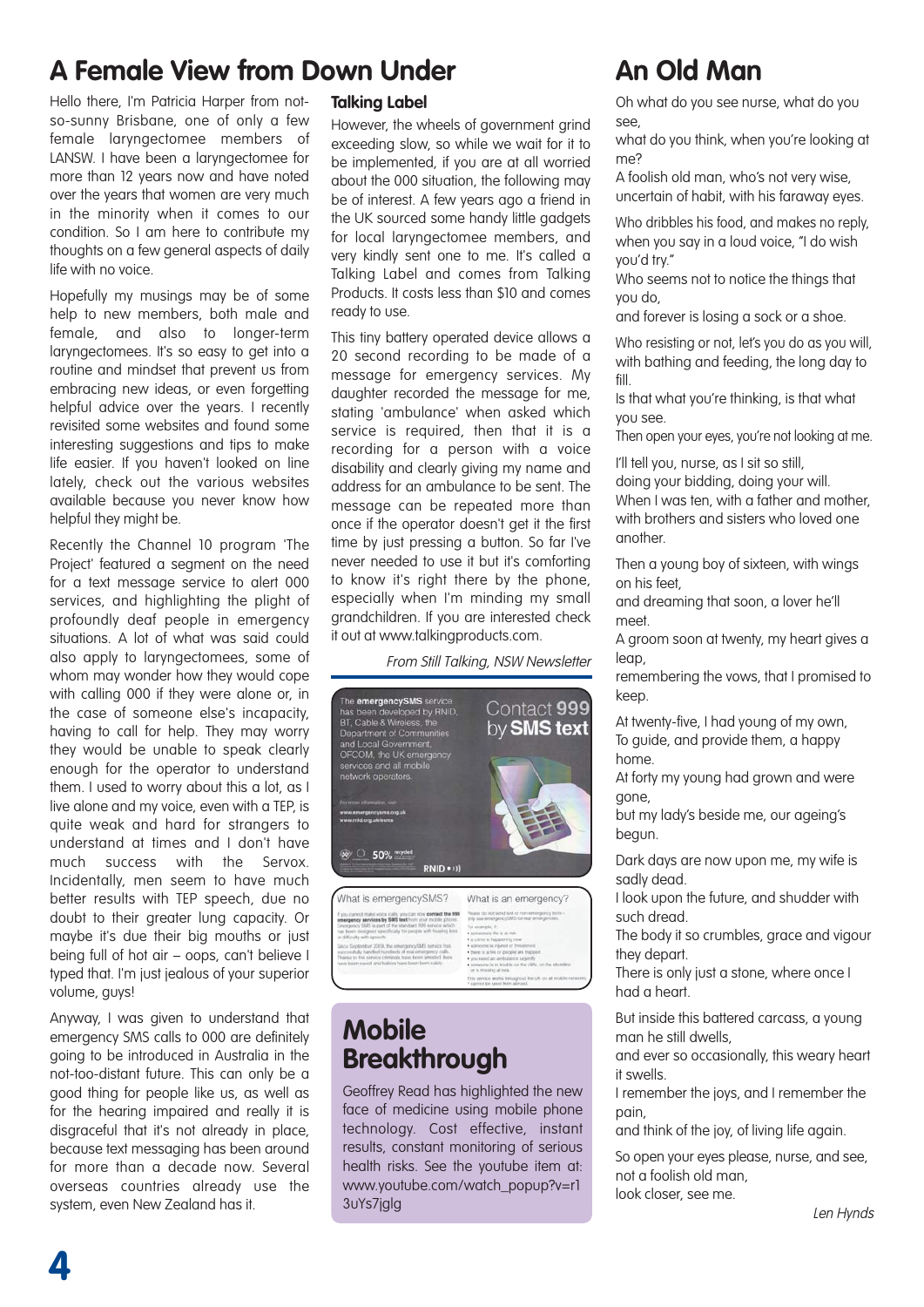Sam Rose, Kent & Medway Cancer Network, has also sent Clan the following poem in response. No one seems to know who actually wrote it so, if you know, please tell us! We believe it is pinned to many a notice-board in hospitals nationwide.

### **A Nurse's Response**

What do we see you ask, what do we see.?

Yes, we are thinking when looking at thee. We may seem to be hard when we hurry and fuss,

but there's many of you, and too few of us.

We would like more time to sit and talk to bathe you and feed you, and help you to walk.

to hear of your lives, and the things you have done.

Your childhood, your husband, your daughter, your son.

But time is against us, there's too much to do,

patients too many, and nurses too few. We grieve when we see you so sad and alone,

with nobody near you, no friends of your own.

We feel all your pain, and know of your fear,

that nobody cares, now your end is so near.

But nurses are people with feelings as well,

And when we're together, you'll often hear tell,

Of the dearest old gran in the very end bed,

and that lovely old dad, and the things that he said.

We speak with compassion and feel so sad,

when we think of your lives, and the joy you've had.

When the time has arrived, for you to depart,

you leave us behind, with an ache in our heart.

When you sleep the long sleep, no more worry or care,

there are other old people, and we must be there.

So please understand, if we hurry and fuss,

there are so many of you, and so few of us.

### **Before You Cruise**

In the March issue we included a query about how a laryngectomee might prepare for a cruise. We now have a response from Jacqueline Johnson, Guest Access Support, of Carnival Cruise Line (iCare@carnival.com):

"Thank you for contacting us; we appreciate the opportunity to be of assistance. We forwarded your query to our Medical Operations department and was advised as follows. All patients with neck stoma – laryngectomees – are required to have identification that will alert our medical team to his/her special resuscitation needs, they can use bracelets, temporary tattoos, cards to identify them as total or partial neck breathers.

"It is very important that this patient has a written report from their doctor, indicating if they are fit to travel, special considerations/care required while travelling, list of medical conditions, medications and allergies, including doctor's phone number, for our medical personnel on board to be able to communicate immediately with the treating physician in case medical attention is required. We also need to know if they had total or partial laryngectomy. Also, it is highly recommended to purchase travel insurance."

### **My Life Jacket**

On the subject of travel, we found this item by Bob Bauer on WebWhispers. Their latest issue is at: webwhispers.org/news/May2013.asp

I had my surgery, at Stanford, in 2008 and a second one in 2010. I use TEP speech with the ATOS hands free HME. I'm fortunate that I don't have any physical limitations to deal with. I hope the following will be of some help. My wife and I have cruised and travelled, by plane and ship, numerous times since my surgery. When I travel by plane, if over water, I carry my Mustang Hi-Lift auto-inflatable life jacket. You can bring it on board the plane and it fits nicely under the seat in front of you. The ones on the planes will not keep your stoma above water, where the Mustang will. I always bring it when on board ship.

In my carry on bag I have all my meds and all my supplies needed to support my stoma for the length of my trip. I have the supplies in a plastic fishing tackle box that will fit in an attache case. I also have a 'Day Pack', in a snack sized zip lock bag, which contains everything I need in case I have to change my base



plate while out on a day trip. I have changed my base plate at the airport while waiting for my flight. Not to worry, people take a quick glance and go on their merry way. So, once you're able to, don't be an "Ole' Stick in the Mud", get out there and have some fun. Best wishes to all my fellow Larys.



### **Can You Help?**

My name is Jas Badhan and I am 40 years of age and live in West Bromwich. I have a condition known as bilateral abductor vocal cord palsy (paralysed vocal cords). I have had numerous operations to correct my vocal cords but unfortunately, with no success. I have recently had a permanent tracheostomy fitted since 8 February 2013. Due to the lack of support groups in my area, I would like to hear from anyone (particularly in my area) who has had a permanent tracheostomy and who would also be willing to share their experiences and may be able to offer me a little support and reassurance during this difficult time. (If you can help please let CLAN know by emailing the Editor at: Honeysett@btinternet.com) Jas Badhan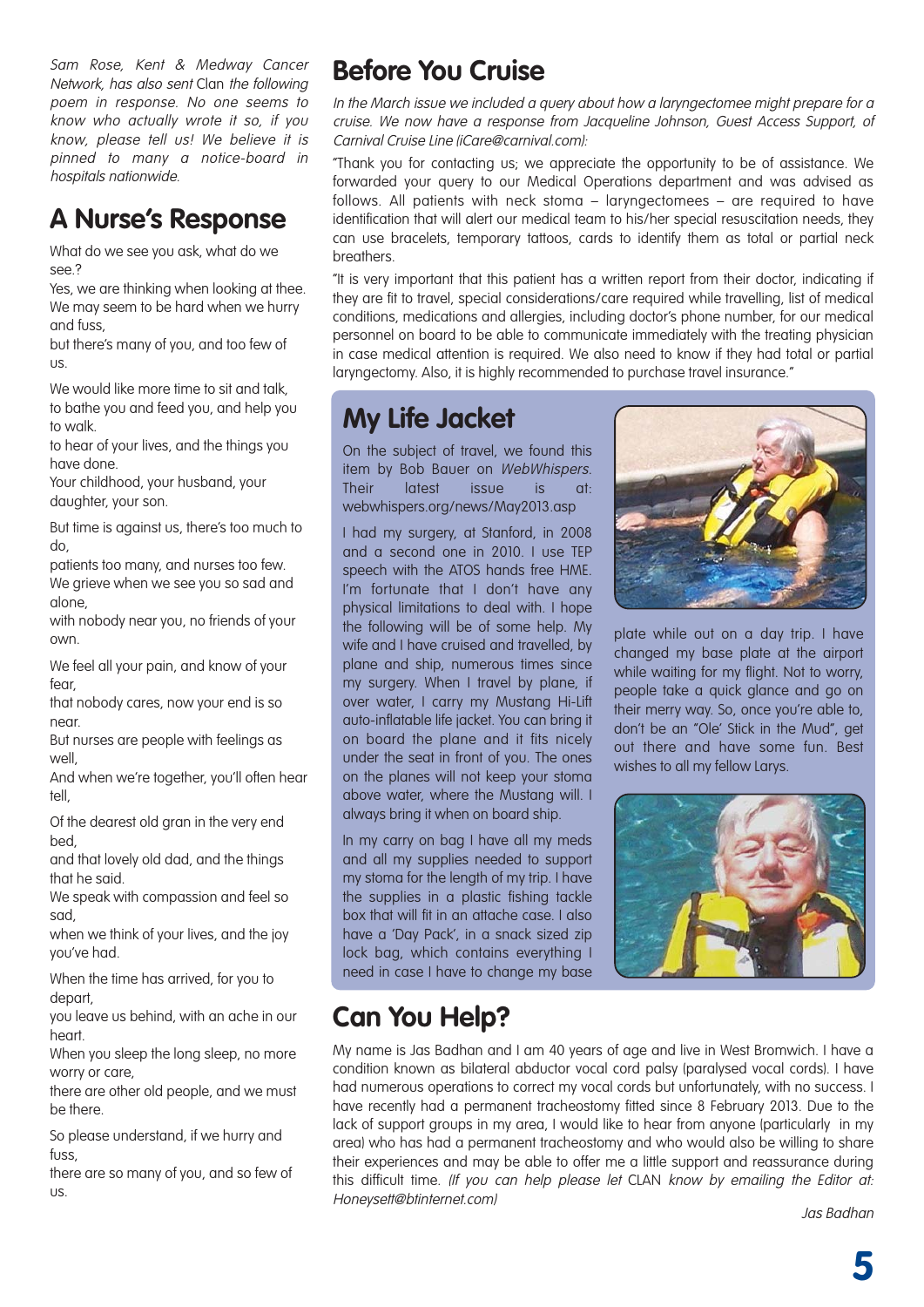### **Our 'Debi'**

Deborah 'Debi' Austin became well-known for her anti-smoking TV campaigns in the US and, as a result, on youtube too (see: www.youtube.com/watch?v=jn8JYcApjlY ). IAL News recently published the following obituary which tells her story.

Our 'Debi' will be remembered for her work with anti-tobacco campaigns and the anti-tobacco Public Service Announcements she made for TV. Six of these video tapings can also be found on www.youtube.com. To hear her story in her own words select the

title 'Debi Austin on Tobacco' that she made for the California Department of Public Health and California Tobacco Control Program. The progression of emphysema and loss of her oesophageal voice are apparent with each subsequent video recording. The more famous of the PSAs she made has had 392,150 hits on youtube.com.

Fifteen years ago showing your stoma while giving a presentation to children was discouraged, but Debi told the truth without regard for the social stigmas. Some of us flinched with shock the first time we saw her message during commercial breaks on TV. Soon we understood she had found a way to get the kids' attention.

Many will attest to the fact that Debi helped them quit smoking, and that she was able to help them better understand the affect of this addiction and others on their health and their future. Debi was my friend. We met 20 years ago just before she became a total laryngectomee. She and her mother had come pre-operatively to the New Voice Club of the Valley's meeting. It was a misty raining day in Southern California. She was sitting in the driver's seat of her VW Beetle. I caught her before she drove away, and she rolled her window down so we could talk a bit more about her concerns as a communications company manager. I tried my best to reassure her that she would have speech options after the surgery so she could go back to work after her rehabilitation period. She said she was 'scared to death and had her doubts'.

#### **Prosthesis Problems**

Debi learned to use the intra oral Cooper Rand very well and kept it handy as a back up that was comfortable to use in an emergency. Debi briefly tried the puncture and TEP about a year post op, but gave it up after twice dropping her prosthesis down into her trachea. After those two trips to the ER to have the prostheses removed from her trachea and lung (all the while teaching the ER staff how to treat her problem with her Cooper Rand) was enough to cause her to focus learning oesophageal speech techniques. She came early to the Valley's Club monthly meetings for the group OS lessons I taught. She caught on quickly and OS became her primary method of speaking for about 18 years. With her new ability to speak she attended a seminar that she claimed helped her begin the anti-tobacco campaign and presentations.

'Women who behave rarely make history' describes the life of women like Debi. Debi was a warrior. It should come as no surprise to learn that Debi's family was Iroquois. Her sister Deena says, "Mother's grandmother was pure bred Iroquois (daughter of the chief) and her grandfather was half Iroquois and half French on her father's side." As close friends we shared this American Indian heritage; Iroquois and Cherokee. She made a red leather medicine bag for me for my health and spiritual protection. We both knew she was getting ready for her long goodbye. (She was beginning to deal with tongue cancer and she knew chemo was a long shot.). Over long 'friends catching up' lunches she would describe herself as a rogue, pistol packing, street fighter, 'biker chick', and remained so at heart.

#### **Her Way**

Debi lived life her way, the personal/spiritual Native American way to live daily. Debi started smoking at 13. Addicted to a \$25 a day habit very quickly. This was a problem that meant she went to every high school in the valley. She was kicked out of each of them for smoking. She finally graduated from California Youth Authority. Later this unique background and her grit helped her to connect with youth and adults who had all sorts of addictions. Debi went on to attend classes at UCLA and Berkley. Few know that her work with the classes on anti-tobacco were part of her studies that led to her MA and eventually her PhD. Debi was a beautiful woman inside and out with a sense of humour so wicked she could easily have been a stand up comedian. Instead she became a sit down presenter who used her humour like a teaspoon of sugar to get the tough message to go down. Even while receiving chemo with a roomful of folks who needed to laugh at their situation she could find something funny enough for them all to chuckle.



### **QUIZ!**

**Use the first letter of each correct answer to spell something we all look forward to.**

- **1. What was Reg Varney's character called in On the Buses?**
- **2. What is the name of the long bone in your arm?**
- **3. Which 1956 film saw Gregory Peck as a captain obsessed with capturing a Great White Whale?**
- **4. Which musical was built around the songs of ABBA?**
- **5. Which island served as the US immigration depot from 1892- 1954?**
- **6. Where would you be if you were throwing a coin in the Trevi Fountain?**
- **7. What is Cliff Richards's real name?**
- **8. What is the capital of Canada?**
- **9. What was Roger Moore's Bond film debut?**
- **10. Which country gained its independence in 1947?**
- **11. In 1997 the first cloned sheep was 'born', what was her name?**
- **12. Where was Errol Flynn born?**
- **13. Who is 'smarter than the average bear'?**
- **Answers at the foot of this page.**

### **Congratulations!**

Congratulations to Geoff Read of Plymouth Lary Club who has received the award of DEBI Environmental Champion for 2012 for his and the DCFA team's tireless work in preventing good food from being thrown away by producers and diverting it to supply organisations in Devon and Cornwall supporting disadvantaged individuals and families. Since February 2011 they have saved 25,000 litres of milk and large quantities of cream and bread and dozens of turkeys and pheasants from going into landfill. Great work!



**Answers: 1. Stan Butler 2. Ulna 3. Moby Dick 4. Mamma Mia 5. Ellis Island 6. Rome 7. Harry Webb 8. Ottawa 9. Live and Let Die 10. India 11. Dolly 12. Australia 13. Yogi Bear**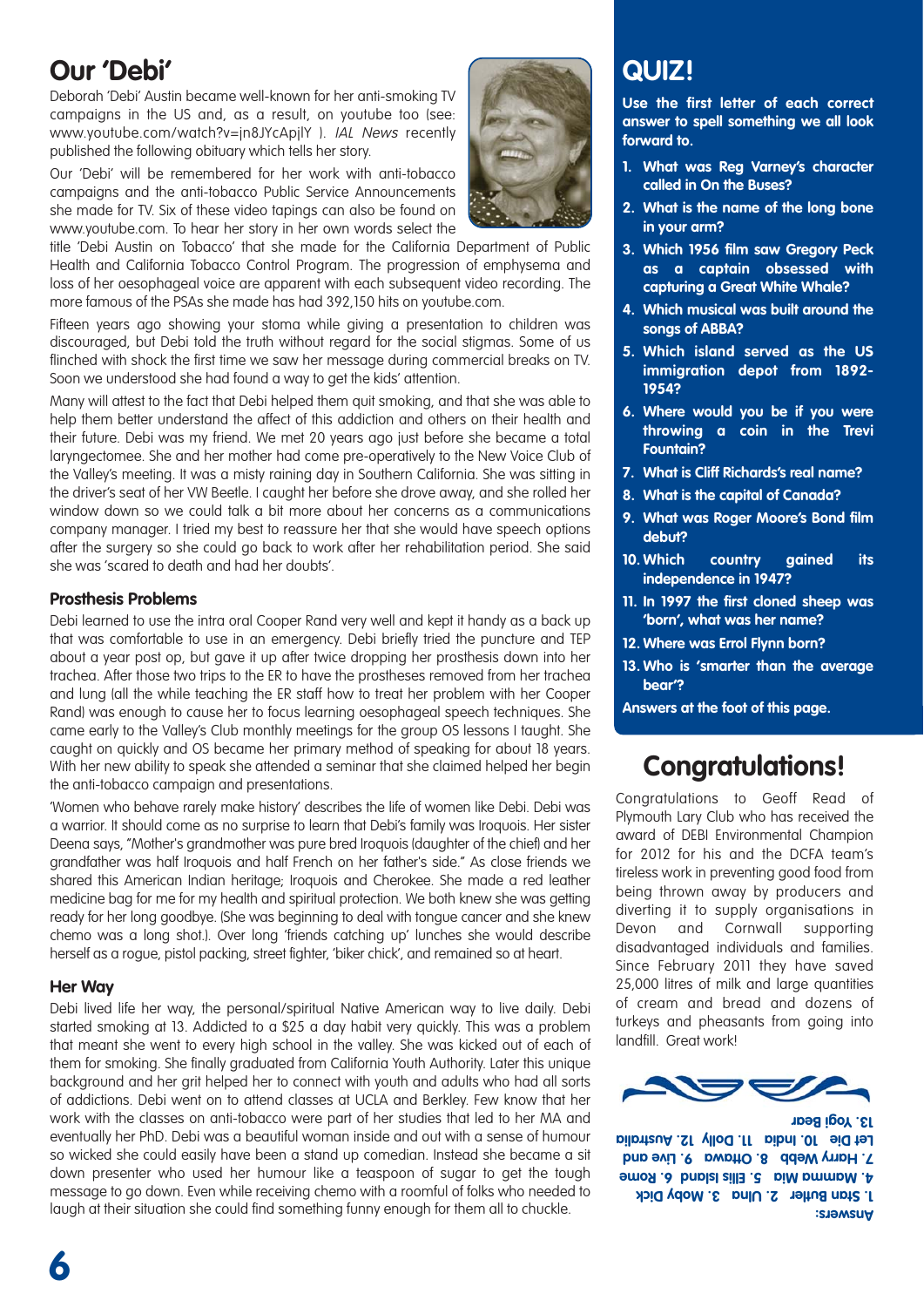### **20:20 News**

John Kennedy is taking part in the London Triathlon, Saturday 27 and Sunday 28 July 2013, which comprises a 400m SWIM, a 2.5km RUN and a 10km Bike Ride. '20-20 Voice' Cancer Appeal are producing Tshirt for the occasion and seeking sponsors too (naturally). '20:20' now have supporters in Leicester, Loughborough, Wokingham (Berkshire), Ely/Mildenhall (Cambs), St Albans (Herts). They're always seeking more. Contact Phil Johnson on: admin@2020cancerappeal.org . They have news from Leicester: they raised £122 from their Valentine's Day cake sale and their ladies in Wokingham raised £89 from their 'roses' night on 14 February.

Saturday 13 April was an unbelievable day, truly unbelievable, as community spirit raised its beautiful head once more – something I thought had long since died in this country.

Kym Godfrey, our Loughborough warrior, had been touting for 'cast offs' and 'unwanteds' for some weeks beforehand, in order to set up the rummage sale in aid of '20-20 Voice' Cancer Appeal. Theo Paphitis eat your heart out kiddo – I think there was more 'stock' in the Fennel Street Club on Saturday 13 than in M&S 'up the road'! We ambled over there for about 1.15pm, paid our 40ps to get in and were confronted by a horde of 'rummagers' – and I mean hordes!

Coffee--> rapid exit--> fresh air, that was me sorted! Happily I found myself a seat at the entrance and I ended up as the 'on the door apprentice' (as Maggie kindly dubbed me). My ladies went off in search of 'goodies', leaving me (quite happily) with a pint of mild, the keeper of the door (Maggie) and a tray full of various entry fees – life can be quite pleasant sometimes! It wasn't all abstinence on my

part however, as I did wander in and have a good look around. Kym's organisational skills struck me straight away as there were tables for clothes, tables for toys, a complete section for shoes, rails for coats, jackets, menswear, ladieswear – even a designer clothes section! There were also toys, games, 'cuddlies', pictures and an 'oddments'. Notwithstanding that lot, there was a small section on a raised platform for teas, coffees and cakes (Loughborough's own version of my 'fabulous baker girls' had been in action) and very nice they looked too! There was even an old style 'Tombola' planted neatly, almost in people's way, on the floor-space which attracted plenty of attention.

#### **Dwindling Demand**

As 3pm approached, prospective purchasers dwindled rapidly and I watched as bags of swag aplenty disappeared out of the front door of the club – including my two ladies who quickly stowed their 'treasures' in the boot of the car. Hmmmmm! By 3.15pm the place was totally devoid of purchasing power and the helpers (all 15 of them!) started folding, bagging, boxing, layering, hanging... and there was still a mountain of stuff to be shifted! Kym told me that she had been selling 'plenty of stuff' on ebay the previous few weeks and her husband, Graham, whispered in my ear that "we had made just over £1,000 with the event so far"!

Now I don't know about you but I was absolutely gobsmacked – he says he'll give me the final figure as soon as everything has been accounted for. What a tremendous result, folks, absolutely tremendous! Long live 'rummaging' I say. A week after the event and I am even more 'gobsmacked' as I have received a message stating that the proceeds have now topped the £2,000 mark –

> unbelievable! I think that when Kym sets her mind to something I think her motto must also be "this lady is not for turning"! What a brilliant effort by all concerned. Graham took some photographs (which will go on the website soon) and I made a speech thanking everyone for their supreme efforts on the day (I think they all understood me) and said au revoire to some lovely people whom I'm sure we will meet again. Phil Johnson, Chairman, 2020cancerappeal.org

### **Work after Total Laryngectomy**



Since past five years of my operation, I struggled hard to persuade myself a Bachelors degree of Information Technology and Computing (BITC). Down on the floor looking for a job but failed to get, it did not take long for me to start a small PC workshop on 12 February 2013 to earn a living and also keep exercising my IT professional skills and also give support to other organisations that will need my professional skills such as Networking and Network Management, Data Entry and Data Management, Configuring LANs and Hardware Repair and Maintenance to mention a few.

But the question is "How did I manage all this?" and answer is "Using Supportive protective equipments obtained from NALC, especially stoma covers and guide messages." Abundantly God bless the NALC and members of CLAN to live long.

Emmanuel Bychance, Uganda

### **Carrot & Orange Soup**

#### **Ingredients**

¾lb carrots 1 medium potato 1 ham stock cube 1oz butter 3½ pints of water Juice of 2 oranges



Finely grated skin of 1 orange Salt and pepper to taste

#### **Method**

Simmer vegetables, stock and butter in 1 pint of water until tender. Put through blender. Add rest of water, orange juice, rind and seasoning.

#### Ian & Rose Browse

Taken from "Soups & Puddings" produced by THANCS Group. Minimum donation (from non-laryngectomees) of £2.00 per copy. THANCS group: Hawthorn Suite, Worcestershire Royal Hospital, Charles Hastings Way, Worcester WR5 1DD.